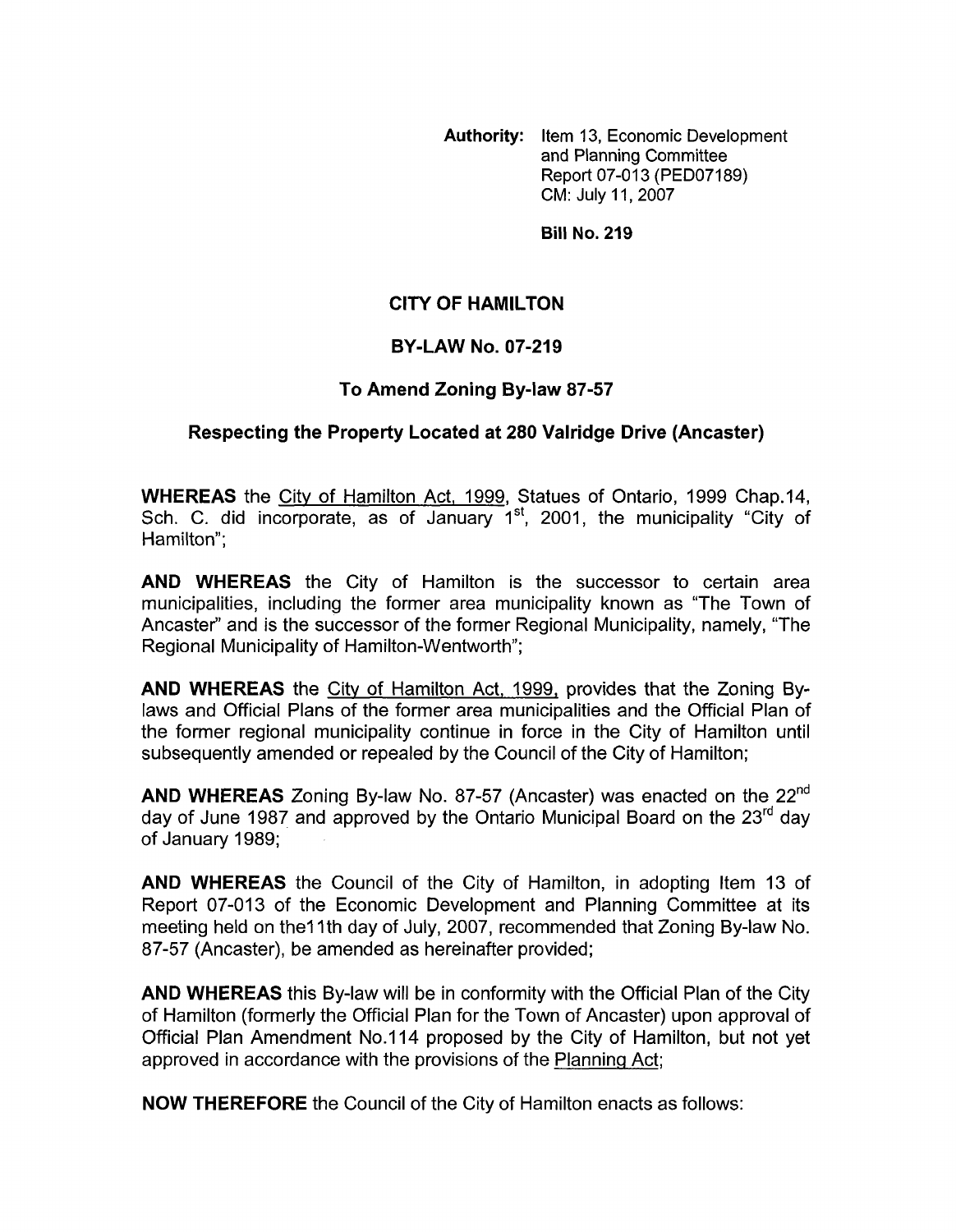Zoning By-law Respecting 280 Valridge Drive (Ancaster) Page 2 of 3

- 1. That Map 1 to Schedule "B" of Zoning By-law No. 87-57 (Ancaster), as amended, is hereby further amended by changing from the Agricultural "A' Zone to the Residential "R4-558" Exception Zone, for the lands composed of **Block "I",** the extent and boundaries of which are shown on a plan hereto annexed as Schedule "A'.
- 2. Section 34: Exceptions of Zoning By-law No. 87-57 (Ancaster), as amended, is hereby further amended by adding the following subsection:
	- $R4-558$ " That notwithstanding the provisions of Subsection 12.2 -Regulations of Section 12: Residential "R4" Zone of Zoning By-law No. 87-57 (Ancaster), the following special provision shall apply to the lands zoned "R4-558":

Regulations:

Minimum Lot Area:  $385m^2$ , except on a corner lot, the minimum lot area shall be  $500m^{2}$ "

3. The Clerk is hereby authorized and directed to proceed with the giving of notice of the passing of this by-law, in accordance with the Planning Act.

PASSED and ENACTED this11th day of July, 2007.

Fred Eisenberger

KARA LEMBAHAN KAMPATAN KANADA

tevin C. Christenson Mayor **Mayor** City Clerk

ZAC-07-27